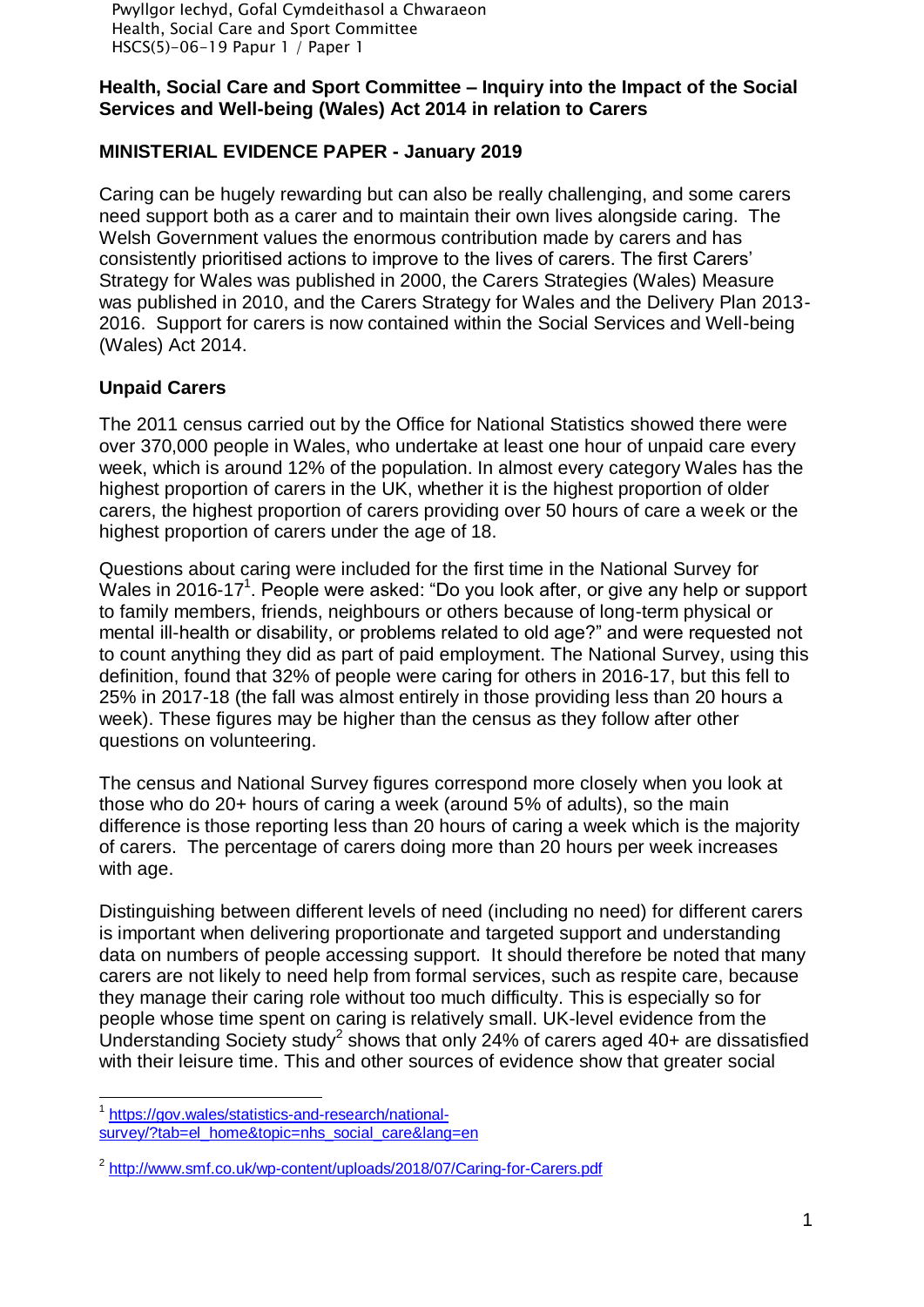need is more likely to be found in people who devote a larger proportion of their time to caring. The National Survey for Wales found that when people caring 1-19 hours a week were compared with non-carers, there was almost no difference in material deprivation and long-term health problems between the two groups.

# **The Social Services and Well-being (Wales) Act 2014<sup>3</sup>**

This legislation replaced the Welsh Government's Carers Measure 2010<sup>4</sup> and strengthened carers' statutory rights so that, for the first time, carers have the same right to an assessment and support as those that they care for. If anyone – a carer or someone who needs care – has needs that are eligible for support then the local authority has a statutory duty to plan for and meet those needs.

The fundamental principles of the Act are voice and control, prevention and early intervention, well-being and co-production. The focus is on talking to individuals about what matters to them and the outcomes they want to achieve. That conversation begins with Information, Advice and Assistance (IAA) and continues, where appropriate, with an assessment of needs.

### Information, Advice and Assistance

IAA services, provided by local authorities in accordance with the Act, provide a proportionate response to an enquiry to empower the individual to access early intervention and preventative services. For carers, that may include;

- information on support, without the need for an assessment (which for many people is not needed and would be disproportionate);
- advice on support, that is comprehensive, impartial and appropriate to the individual, following an assessment that is proportionate to the information provided by an individual;
- assistance which enables the individual to access the appropriate care; and
- support services, including early intervention and preventative services

## Assessment

Where a carer's needs cannot be met through information, advice and assistance alone, the purpose of an assessment is to understand the carer's needs, the extent to which the carer is able and willing to provide care for the person they care for, the outcomes they want to achieve and then to identify how they can best be supported to achieve them.

Carers Wales stated in their recent 'Track the Act 3' briefing published in October  $2018<sup>5</sup>$ , that there is a lack of consistency in the approach that local authorities take as to how and when carers are assessed, and some confusion amongst carers about assessments. These concerns are likely to be significantly helped by forthcoming practitioner guidance from Social Care Wales who have commissioned the Institute of Public Care (IPC) to develop a suite of engaging, bilingual tools to support good, lawful, outcomes-focused practice for social workers and other professionals

 3 <https://socialcare.wales/hub/sswbact>

<sup>4</sup> <https://gov.wales/topics/health/publications/socialcare/guidance1/carers/?lang=en><br>5 https://www.escore.uk.ere/filee/eestien/5762/escore uples treek the est 2018 final

<https://www.carersuk.org/files/section/5763/carers-wales-track-the-act-2018-final-081018.pdf>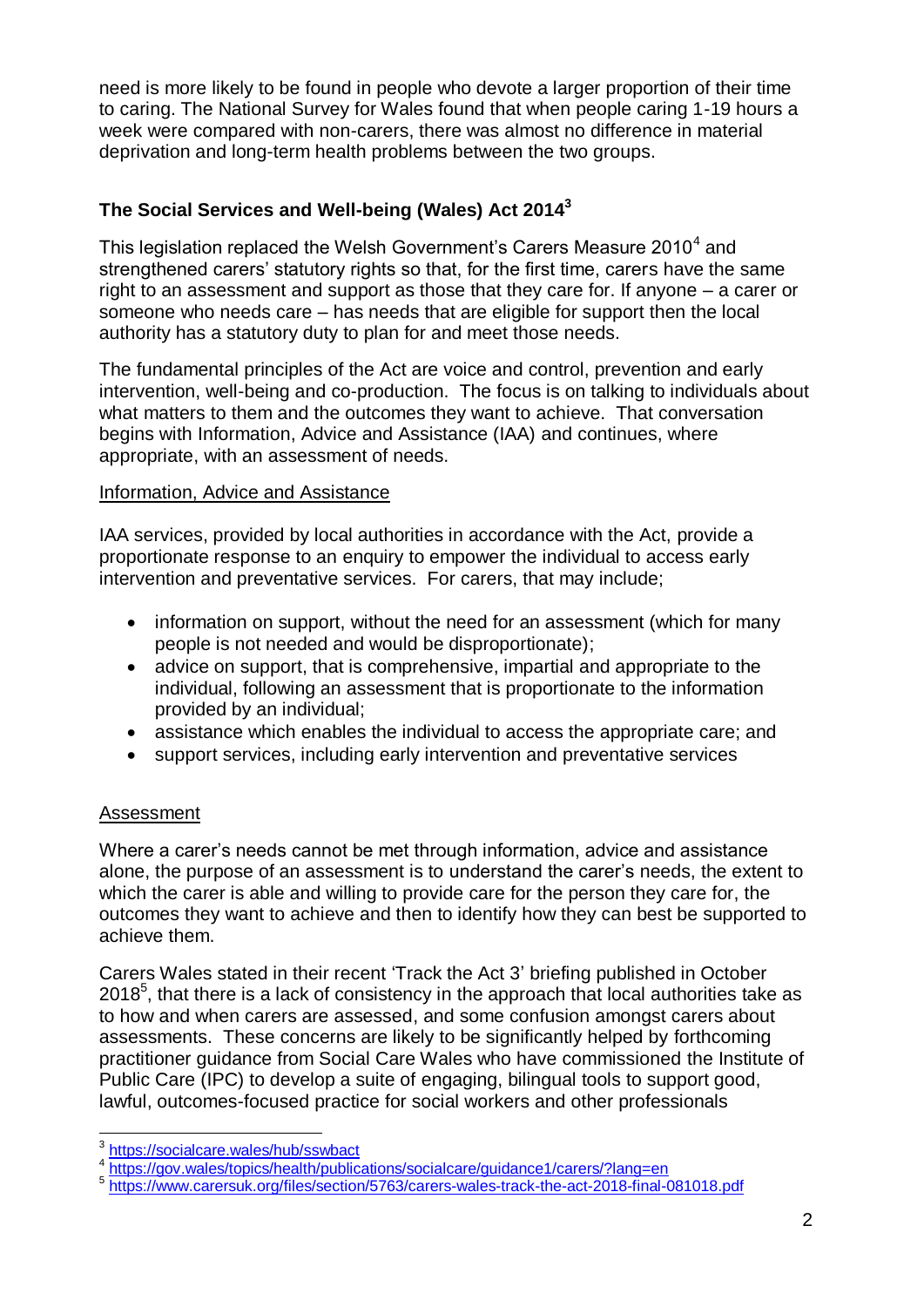assessing carers' support needs. This work began in 2018/19 and updates and a draft of the Toolkit were circulated to the members of the Ministerial Advisory Group for Carers in late November. The expectation is to launch the Toolkit resources in early 2019. This is in addition to the recent launch by Social Care Wales of a more basic elearning module about carers aimed at members of the health and social care workforce $6$ , alongside the current suite of information and guidance materials, developed in co-operation with Carers Wales and Carers Trust Wales<sup>7</sup>.

## **Assessing the impact of the Act**

Welsh Government is committed to assessing the impact of the Act. The current data about carers is imperfect but work is underway to ensure that data will be more reliable and more usable in the future.

The published experimental statistics for 2016-17 $^8$  show that in 2016-17, there were 6,207 assessments of need for support for carers, resulting in 1,823 support plans. In 2017-18, the data indicates 6,178 assessments of carers needs, resulting in 2,027 support plans. Limitations of the data are set out in the statistical releases (for example, incomplete data as not all local authorities were able to supply the required information) $9$ . We also have data on the number of carers who refused assessments – in 2017/18 there were 6,891 who did so.

When understanding this data, in addition to caveats on data quality, it is important to note that carers who do not need support (at that time), or whose needs are being met through information, advice and support services, or who already have a support plan in place and whose needs have not changed, would not be expected to need a carers assessment in any given year. The Social Services and Well-being Act takes a proportionate approach and only carries out assessment where needed, providing support through other means where appropriate. Whilst Welsh Government is concerned that some carers who would benefit from carers assessments are not yet accessing them – and is taking actions to address this (see below) - the gap between those who would benefit from assessment and those who are accessing assessment cannot easily be quantified. It would be expected that only a limited percentage of carers would need assessment in any given year. The fact that of those carers offered an assessment, more refused assessment than took up the offer, illustrates this point.

Welsh Government is currently developing a new Performance and Improvement Framework which will improve the way that data is collected in relation to the Social Services and Wellbeing (Wales) Act 2014 and thus our understanding of the impact of the Act, including its impact on carers. The new framework is currently being developed in partnership with local authority heads of service and data leads. The new framework will be in place in April 2020 with the first data returns due for submission in March 2021. A full consultation will be taking place in Spring 2019.

The framework will focus on three key areas – quantitative data, qualitative data and research and evidence. Local authorities will be encouraged to collect a range of data in these areas which will be a combination of nationally prescribed data and locally

l 6 <https://socialcare.wales/service-improvement/working-with-carers-1>

<sup>7</sup> <https://socialcare.wales/hub/hub-resource-sub-categories/carers-and-the-act>

<sup>&</sup>lt;sup>8</sup> <https://gov.wales/docs/statistics/2017/171031-adults-receiving-care-support-2016-17-en.pdf><br><sup>9</sup> https://gov.wales/dotatistics.org/ research/odults-receiving-care.oupport/2lang-en

<https://gov.wales/statistics-and-research/adults-receiving-care-support/?lang=en>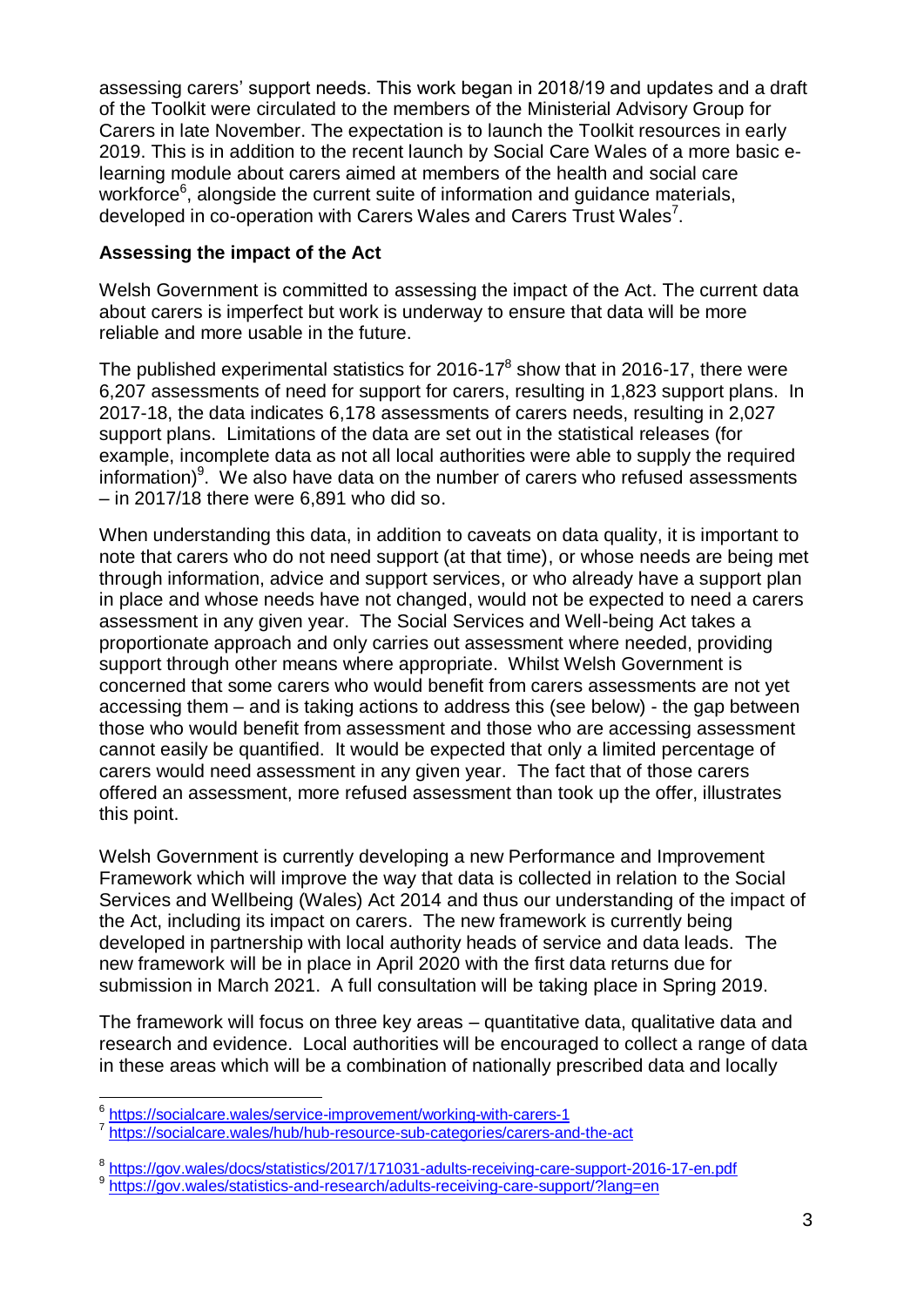determined data so that authorities are able to understand the full social care picture in their area.

As part of this new approach, local authorities will be required to collect additional data on carers, including an increased emphasis on qualitative data, so that carers' opinions and experiences of the Act are collected, as well as quantitative information. Welsh Government has also committed to an evaluation of the Social Services and Well-being (Wales) Act 2014 to explore the implementation of the Act and the impact on people who receive care and support and carers who receive support. It will provide robust information as to how the Act has been implemented at a national, regional and local level.

The evaluation commenced in November 2018 and the contract has been awarded to the University of South Wales. The evaluation will run for a minimum of three years and will include engagement with a wide range of stakeholders and service users, including carers. The final report and recommendations will be published in 2021.

## **Wider Welsh Government policy in relation to carers**

## National priorities

The introduction of legislation, alone, does not make a difference in people's lives. To support the delivery of these enhanced rights for carers and to ensure that they are accessed by and make a difference for carers, including young carers, we recognised that some additional development work was needed. As such the national priorities for carers were announced in November 2017<sup>10</sup>:

- Supporting life alongside caring All carers must have reasonable breaks from their caring role to enable them to maintain their capacity to care, and to have a life beyond caring;
- Identifying and recognising carers Fundamental to the success of delivering improved outcomes for carers is the need to improve carer's recognition of their role and to ensure they can access the necessary support; and
- Providing information, advice and assistance It is important that carers receive the appropriate information and advice where and when they need it.

## Ministerial Advisory Group for Carers

A new Ministerial Advisory Group (MAG) for Carers was established in mid 2018, with the group providing a national forum to steer the delivery of improvements for carers and provide a cross-sector response to the challenges all carers face. The establishment of this group supports the Social Services and Well-being Wales Act's key principle for supporting an integrated approach, with membership including the key statutory authorities (regional partnership board, local authority and local health board representation) alongside third sector representatives, the Older People's, Children's and Future Generations Commissioners and others.

 $\overline{\phantom{a}}$ <sup>10</sup> <https://gov.wales/topics/health/socialcare/carers/?lang=en>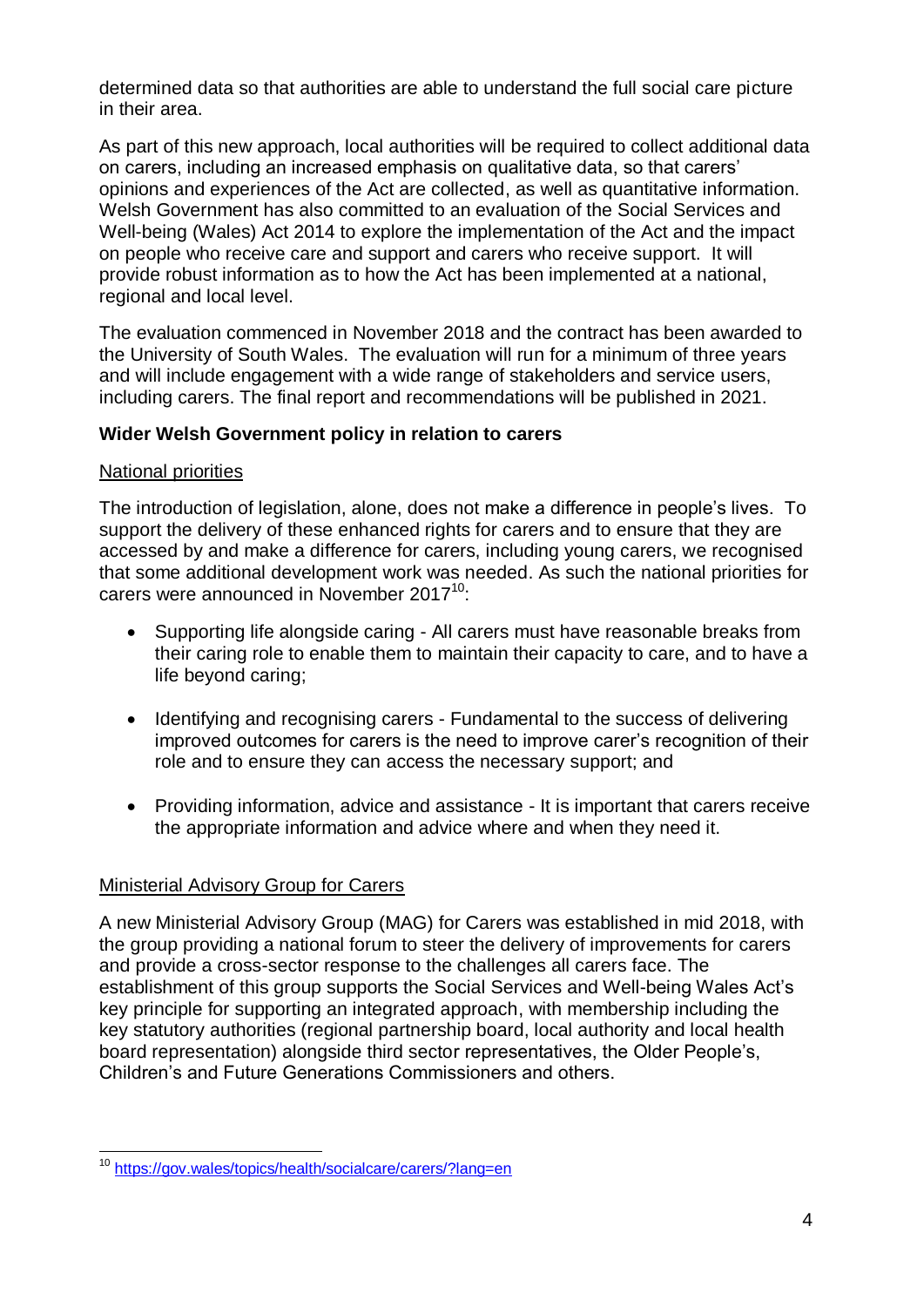The Group will be advising on the barriers which can get in the way of providing effective support to carers, and solutions which can be taken together collectively by Welsh Government and our statutory and third sector partners.

An Engagement and Accountability Group will be established to support the MAG. This group will provide voice for a more diverse range of carers and carers representatives than is possible on the MAG itself, and will help the group keep focussed on the issues that matter in the day to day lives of carers. Detailed proposals for the establishment of this group will be discussed at the next meeting of the MAG in Spring 2019.

# Direct Support for Carers

 $\overline{\phantom{a}}$ 

Prior to the establishment of the Ministerial Advisory Group, the following support for carers was agreed $11$ :

- £3m to local authorities for the provision of additional respite care. First funded in 2017-18, this recurring funding is now provided via the local government Revenue Support Grant. Reports submitted to Welsh Government show that this additional funding has enabled the provision of a range of traditional and new and innovative models for providing breaks for carers (with or without the person they care for);
- £1m to local health boards in 2018-19 to support the carers national priorities, including improving support for carers in GP surgeries and at the point of hospital discharge of a person they care for;
- Funding in 2018-19 to the All Wales Forum of Parents and Carers to raise carers' awareness of their rights under the Social Services and Well-being Act by creating a sustainable network of carers' champions who support others to understand their rights;
- Funding in 2018-19 to Carers Wales to set up an Employers for Carers Hub in Wales;
- Funding in 2018-19 to Children in Wales to continue to support the Young Carers Network;
- Funding in 2018-19 to Carers Trust Wales to develop the quidance and tools for a national roll-out of ID cards for young carers to enable them to access the support they need from schools, surgeries, pharmacies and other professionals. This funding will continue in 2019-20; and
- The Welsh Government has provided £50m in revenue to regional partnership boards this year to support the development of innovate services in various priority areas on integration, including specifically for carers.

<sup>&</sup>lt;sup>11</sup> [https://gov.wales/docs/dhss/publications/the-ministerial-advisory-group-for-carers-201819-annual](https://gov.wales/docs/dhss/publications/the-ministerial-advisory-group-for-carers-201819-annual-plan.pdf)[plan.pdf](https://gov.wales/docs/dhss/publications/the-ministerial-advisory-group-for-carers-201819-annual-plan.pdf)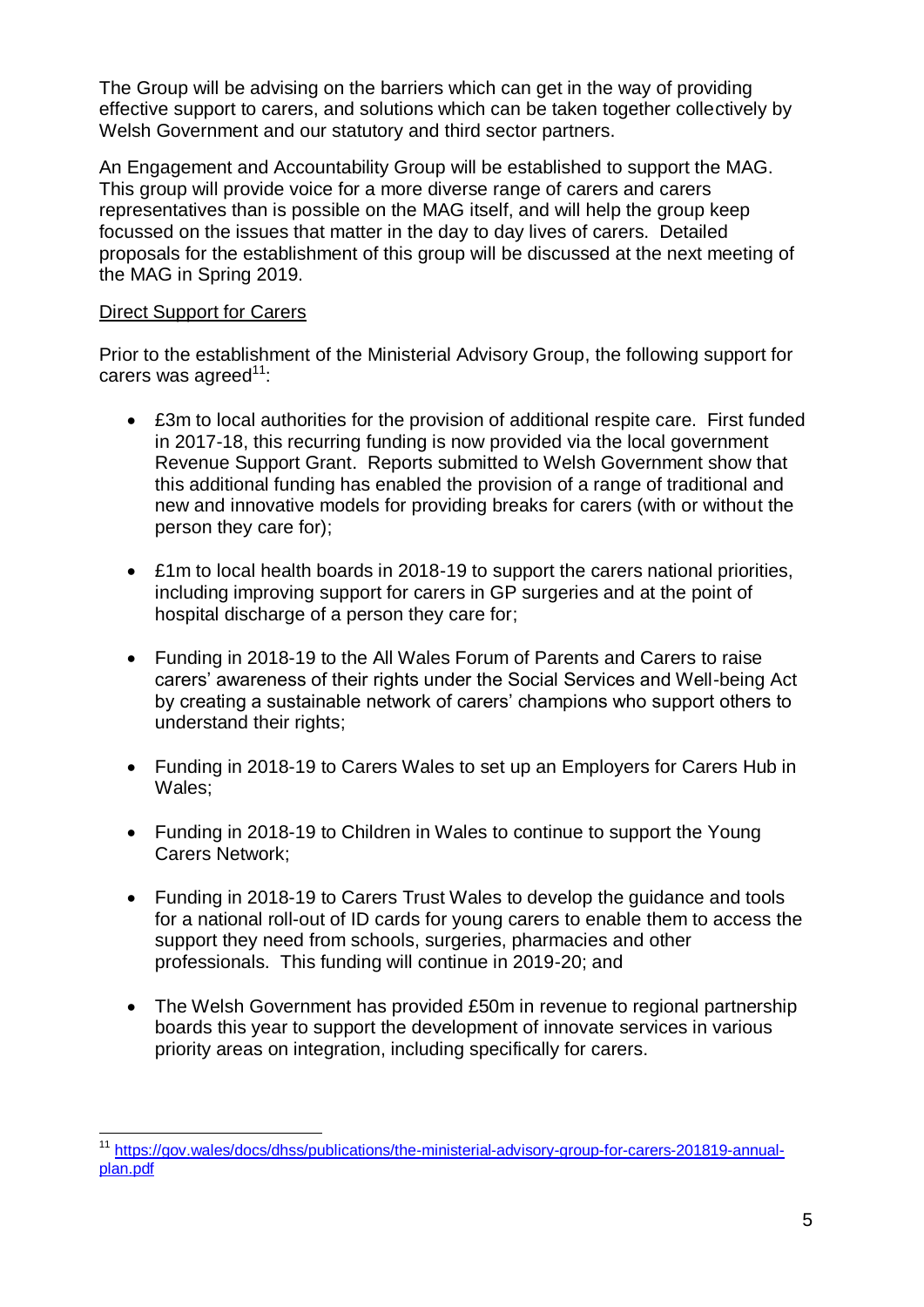This is in addition to funding provided to Carers Wales and Carers Trust Wales to support carers in accessing the support they are entitled to under the Social Services and Well-being Act. 2018-19 is the third year of funding under the Third Sector Sustainable Social Services Grant. This funding will continue in 2019-20 for a fourth year, prior to a new grant round being introduced thereafter.

Looking to the future:

- On Carers Rights Day on 30 November 2018, the Minister for Children, Older People and Carers announced that additional funding to support carers will be included as part of a larger investment of an extra £15m in 2019-20 for older people and carers in the Integrated Care Fund (ICF)<sup>12</sup>. Early guidance on the use of this funding was issued to regional partnership boards in December 2018 and full guidance will be available by February 2019. Whilst the use of ICF funding is determined according to local need, based on population needs assessments produced under section 14 of the Social Services and Well-being Act<sup>13</sup>, Welsh Government guidance sets out a clear expectation that additional direct support for carers should be delivered, including additional respite services, so that carers are able to take a break, supporting them as carers and in their life alongside caring.
- Welsh Government has made a commitment to undertake public awareness raising work in 2019-20, building on our earlier successful 'Care and support in Wales is Changing' campaign<sup>14</sup>. This targeted communications campaign will be used to further reinforce the changes which carers and those cared for should be expecting to see under the Act. We intend that carers and their rights under the Act will be a particular focus of the campaign.

## **Conclusion**

The role played daily by carers across Wales immeasurably improves the health, wellbeing, safety and quality of life of those they care for, whilst very significantly reducing the burden on health and social care services.

As acknowledged in *A Healthier Wales<sup>15</sup>*, there is a need to both recognise and support the vital role of unpaid carers "without whom there would be no overall system."

The Social Services and Well-being Act provides the same right for carers to access eligible support as those they care for. Welsh Government is undertaking a major exercise to improve the quality of data on the impact of the Act, to drive continuous improvement in the delivery of the rights set out in the Act.

l <sup>12</sup> <https://gov.wales/newsroom/health-and-social-services/2018/investcarers/?lang=en>

 $13$  These assessments are undertaken on the health board footprint and the first population assessment reports were published in May 2017. Every assessment report was specifically required to include carers as a core theme.

<https://gov.wales/topics/health/socialcare/act/?lang=en>

<sup>15</sup> <https://gov.wales/topics/health/publications/healthier-wales/?lang=en>